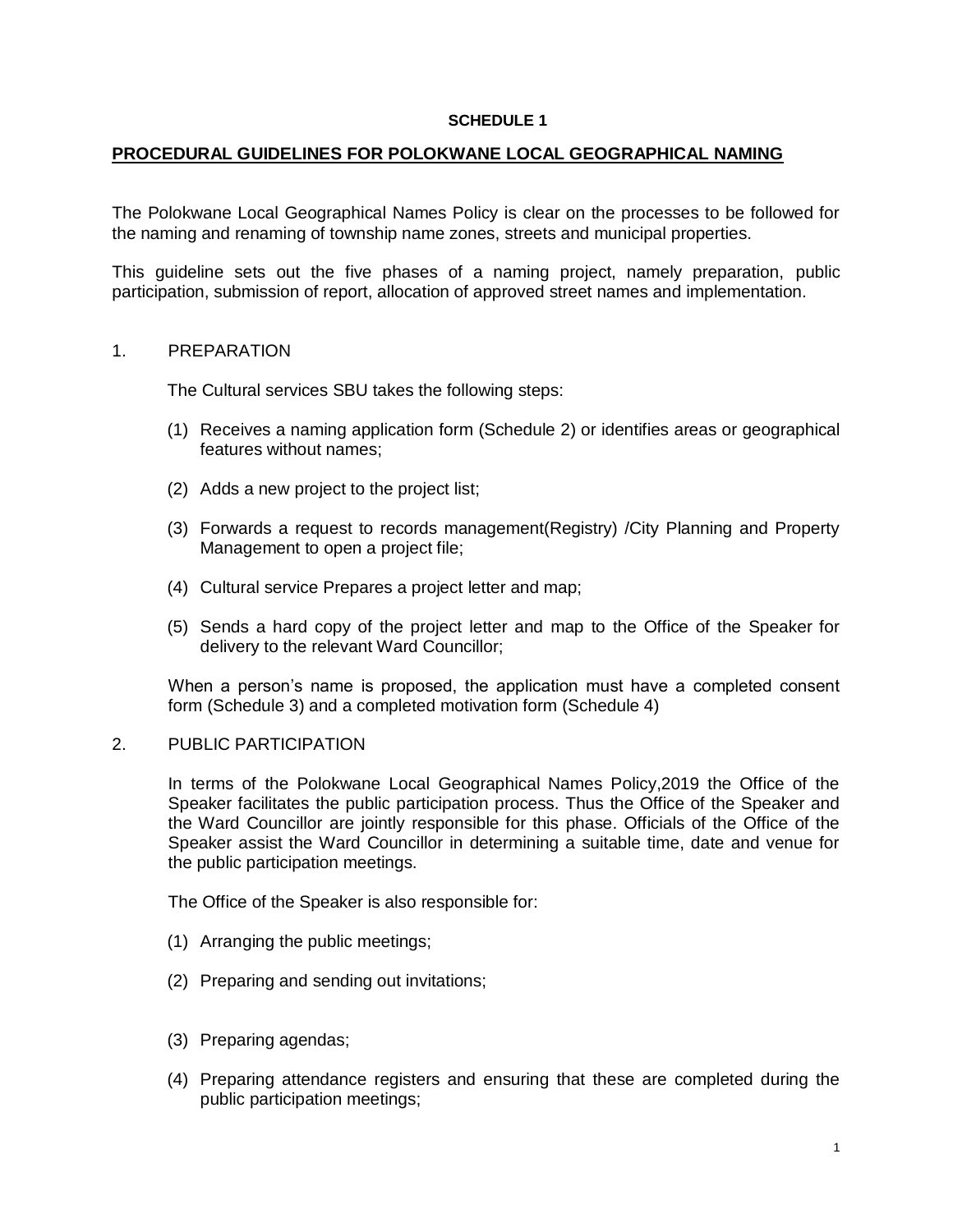- (5) Recording proposed/selected names;
- (6) Compiling minutes of the public meetings; and
- (7) Liaising with the Cultural services on attendance of the public meeting and/or its cancellation.

After the public participation meeting, the following documents must be submitted to the Cultural service SBU without delay:

- (1) Copy of the invitation;
- (2) Completed attendance registers;
- (3) Minutes of the meeting;
- (4) Names proposed/selected by the community;
- (5) Application forms, consent from families and motivations to use people's names.

Cultural services and City planning and property management:

- (1) Do follow-up with the Ward Councillor and Office of the Speaker until the public participation meeting is set;
- (2) If requested and if necessary, attend public participation meetings to advise the community according to the Polokwane Local Geographical Names Policy,2019; and
- (3) Answer any relevant questions pertaining to the Polokwane Local Geographical Names Policy,2019.

# 3. REPORT

After all relevant information has been received from the Office of the Speaker, the report phase proceeds as follows:

- (1) Cultural services checks for duplication on the Street Names Tool and removes duplicated names.
- (2) Cultural services evaluates the proposed names against the provisions of the Polokwane Local Geographical Names Policy,2019.
- (3) Cultural services does thorough research to determine the language, meaning and source of the proposed names and records these on the Street Names Tool.
- (4) Cultural services prepare a report and all relevant Annexures with the list of proposed names that comply with the policy and are not duplicated.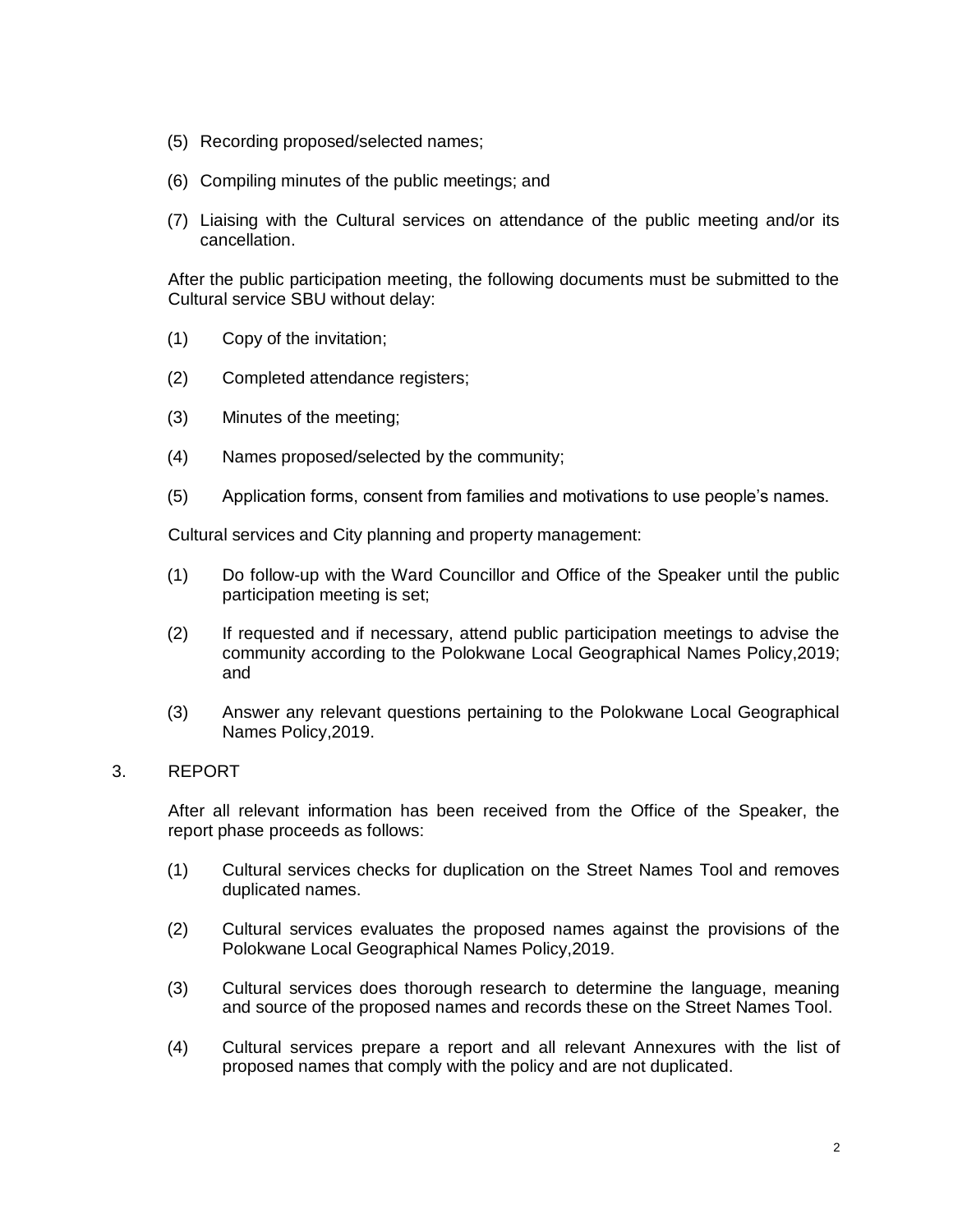- (5) The prepared report will circulate to the relevant Directorates within the Municipality for comments. All comments received will be comments included in the report
- (6) Cultural services prepare the agenda for the Local Geographical Names Committee meeting.
- (7) The Polokwane Local Geographical Names Committee together with teh panel of external advisors will forward a recommendation to council.
- (8) After the report has been approved by Council, the allocation phase follows.

The process from the drafting of the report until submission of the final report for signatures can take three months. Signing itself can take two months, and only then can a report be submitted to the Office of the Speaker.

# 4. ALLOCATION OF APPROVED STREET NAMES

There are two name allocation projects:

- Street names approved by Council for specific projects, ie for a specific township; and
- Street names selected from the Geographical Names Bank for a specific project.
- 4.1 Allocation of street names approved by Council for specific projects

These projects usually take place in a residential/business area where development has already taken place but where street names have not been formally approved. Proposed street names are solicited from the community during public meetings that take place in specific wards. The Ward Councillor and representatives of the community attend these meetings.

The following steps are followed by the Toponymy Subsection when approved street names are allocated to specific projects:

- (1) Cultural services and City Planning and Property management SBU's receive the Council's notice regarding the approval of street names.
- (2) Cultural services together with Corporate Geo-informatics prepares a letter and maps for the allocation of approved street names.
- (3) Cultural services sends the letter and map for allocation of approved street names to the specific Ward Councillors.
- (4) The Ward Councillors, in conjunction with their ward committees, complete the allocation of the street names and sign off the allocation letters and maps. Ward Councillors must provide feedback within 30 working days.
- (5) The Ward Councillors send the completed signed off allocation letters and maps back to Cultural services.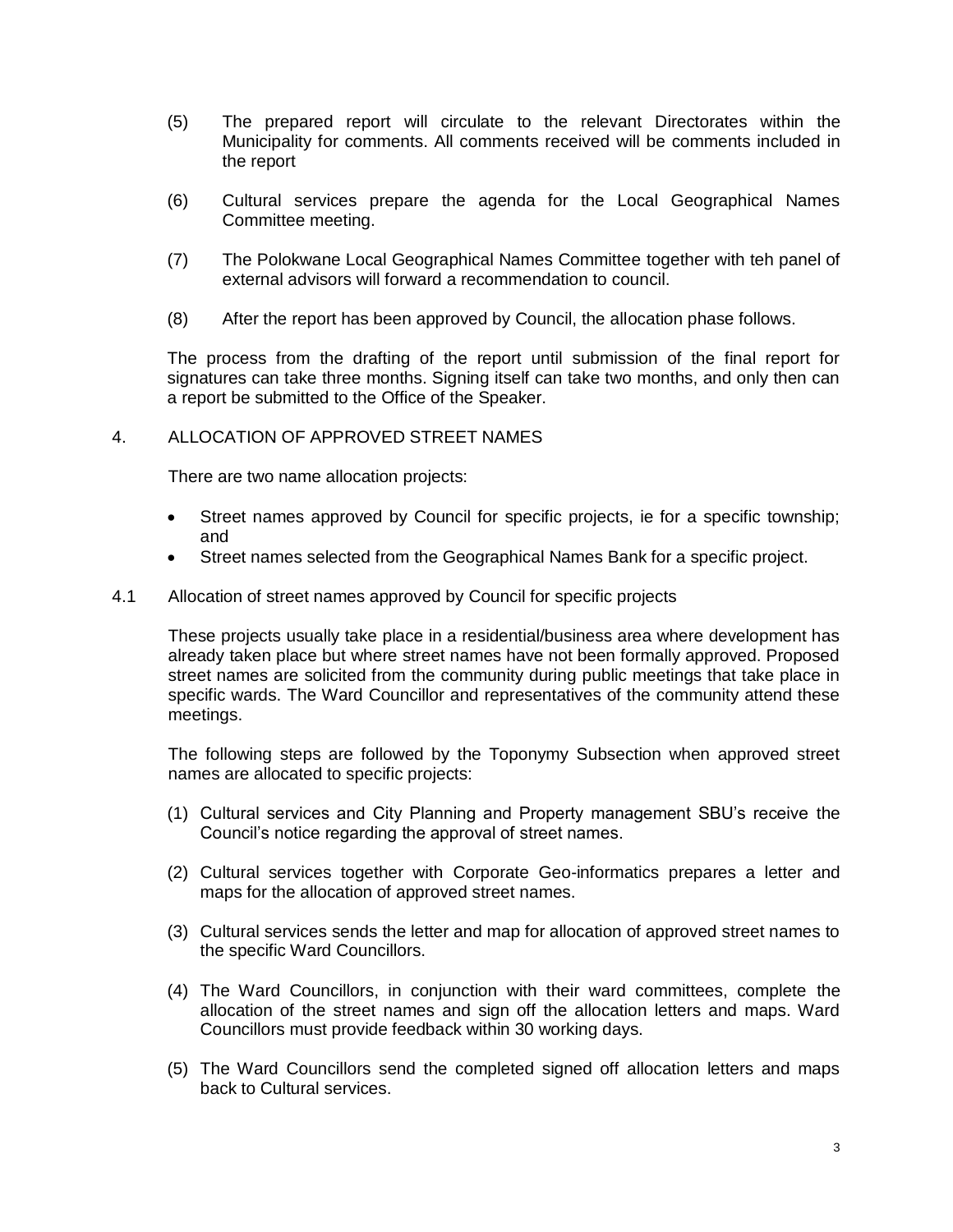- (6) Cultural services together with Corporate Geo- informatics uses the allocation letters (with allocation numbers provided by the Ward Councillors and their ward committees) to prepare the allocation maps.
- 4.2 Selection and allocation of street names from the Geographical Names Bank for a naming project
	- (1) Cultural services receive a request from the Ward Councillors or applicants to use names from the Geographical Names Bank.
	- (2) Cultural services prepares a letter with the selection of street names from the Geographical Names Bank, as well as a project map indicating the number of street names needed, and forwards these to the Ward Councillor.
	- (3) The Ward Councillors in conjunction with their ward committees select street names from the Geographical Names Bank, and at the same time complete the allocation of the street names. Ward Councillors must provide feedback within 30 working days.
	- (4) The Ward Councillors complete the relevant selection and allocation letters for the street names from the Geographical Names Bank, sign them off and send them back to Cultural services
	- (5) Cultural services uses the allocation letters (with allocation numbers as provided by the Ward Councillors and their ward committees) to prepare the allocation maps.
- 4.3 Assistance from the Chairperson of the Local Geographical Names Committee

If the Ward Councillor does not inform the Department of the acceptance or nonacceptance of the names within 30 days from the day such a request was sent the officials in conjunction with the Chairperson of the LGNC will select names from the Geographical Names Bank.

## 5. IMPLEMENTATION

The relevant parties (municipal departments, the Surveyor-General and the developer and/or applicant) must be notified of the approved street names.

The implementation process entails five steps:

- (1) Notification of developers and/or applicants;
- (2) Endorsement of general plans;
- (3) Placement of street name boards;
- (4) Allocation of addresses;
- (5) Final inspection of street name boards.
- 5.1 Notification of developers and/or applicants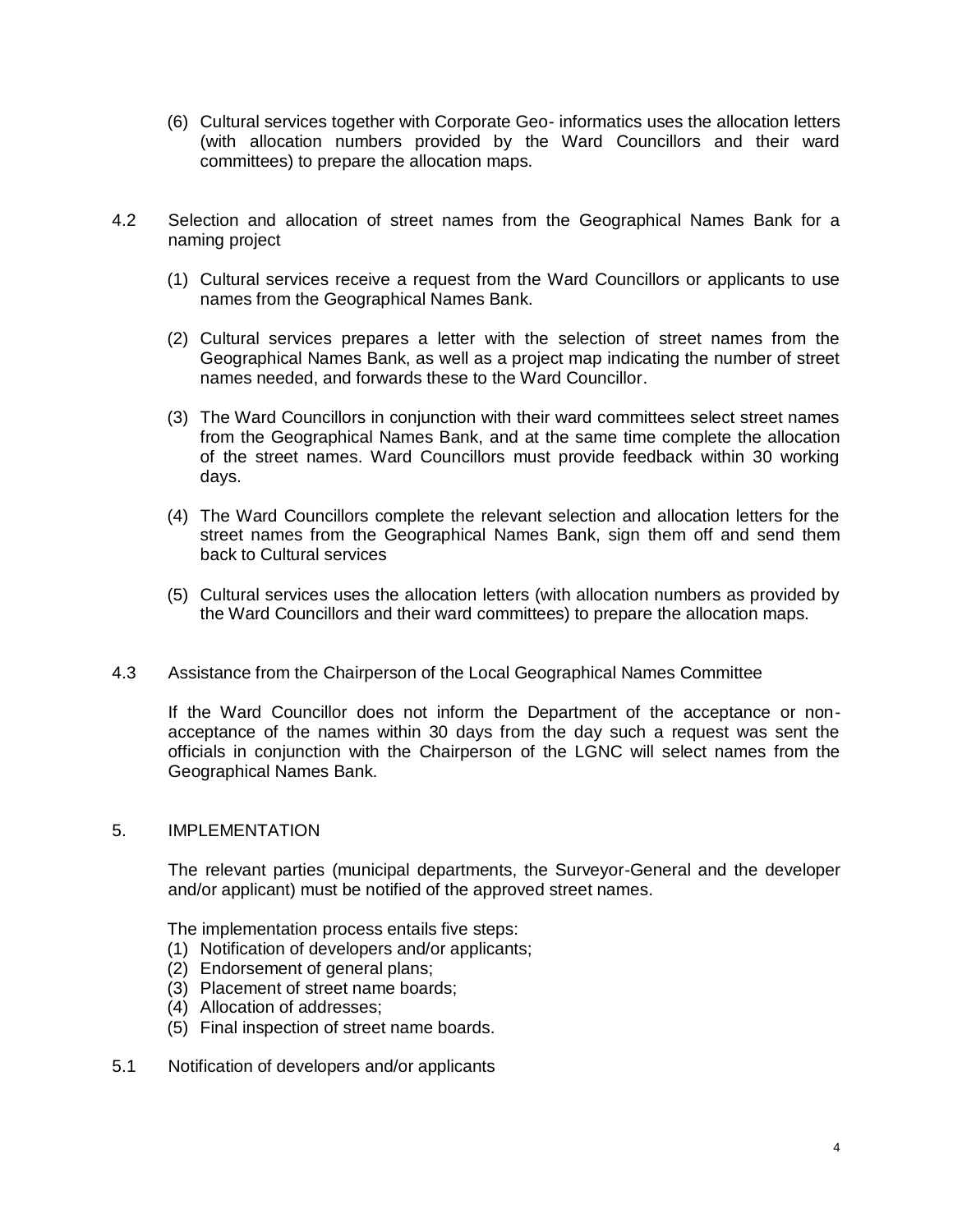Prior to the promulgation of a township and/or development, the developers and/or applicants are responsible for the endorsement of the general plans and the placement of street name boards.

The following steps are followed with the notification process:

- (1) Cultural services notifies the developers and/or applicants in writing of the approval of the street names for their township development.
- (2) The approval of street names and placement of street name boards form part of the pre-proclamation conditions. Developers and/or applicants must comply with this condition before the township establishment is proclaimed.
- 5.2 Endorsement of approved street names on existing general plans.
	- (1) After a township has been proclaimed, the responsibility for the endorsement of the general plans remains with developer and/or applicant. The Municipality will take over after the endorsement is done.
	- (2) Cultural services will forward the endorsed general plans to Corporate Geoinformatics to update the LIS (land information system).
- 5.3 Placement of street name boards by the Roads and Transport Department

After a township has been proclaimed, the responsibility for the placement of the street name boards on public streets shifts from the developer and/or applicant to the Municipality *(relevant on Municipal townships).*

Cultural services follow the following process to erect street name boards:

- (1) Prepares a letter for the placement of street name boards;
- (2) Forwards the request for the placement of street name boards and signed off final allocation map to the Roads and Transport Department;
- (3) Receives requests from the Roads and Transport Department to verify the spelling of the prepared street name boards;
- (4) Verifies the spelling and provides feedback to the Roads and Transport Department engineers;
- (5) Schedules a final inspection of the erected street name boards.
- 5.4 Physical address allocation

The City Planning and Property Management SBU is the custodian of the allocation of all physical addresses within Polokwane Municipality boundaries. Addresses are allocated once approved street names have been allocated.

5.5 Final inspection